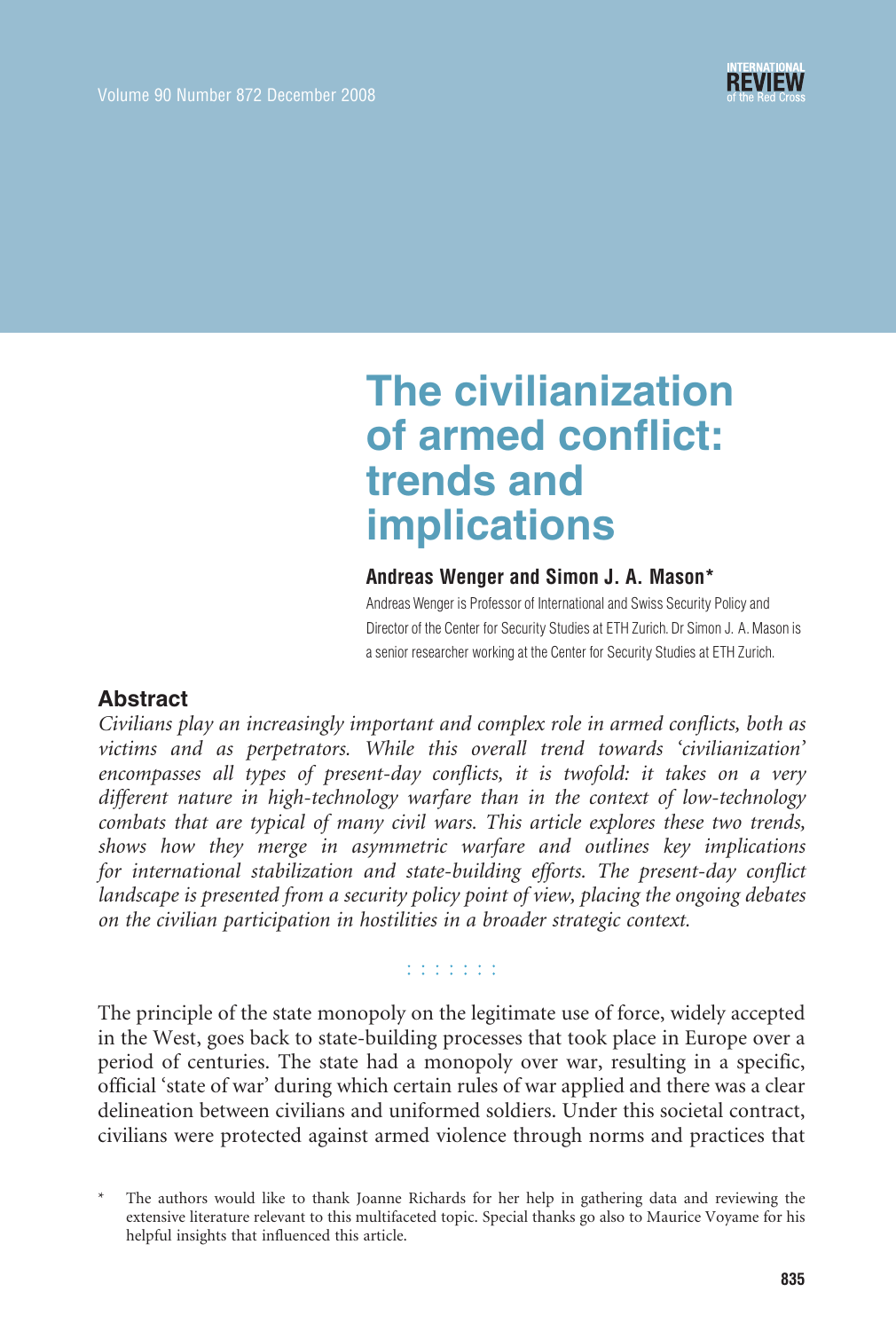were later formalized in international humanitarian law. Partly as a result, during the first half of the twentieth century deaths of soldiers accounted for a large number of those resulting directly from hostilities. At the beginning of the twentyfirst century, however, the number of battle deaths due to actual military engagement decreased, yet the total number of war deaths – which includes both battle and non-battle deaths – remained high.<sup>1</sup> In the Democratic Republic of Congo, for example, there were 2.5 million war deaths between 1998 and 2001, yet only 350,000 of those people were killed in actual battle.2

Other regions did not go through this process in the same way, nor did they necessarily agree on a societal pact as did Europe in the case of the Westphalian order. In such countries the state monopoly on the use of force was not, and still is not, necessarily accepted or legitimized by the wider population. On the contrary, the state is often equated with oppression and violence towards its own people, and resistance by non-state entities is therefore viewed as legitimate and just.3 The changing nature of conflict on a global scale is thus also a reflection of the relative stability of the West and of a dominance of intra-state conflicts in regions where the state monopoly on the use of force neither exists nor is widely accepted.

The nature of war has now clearly changed, and the role of civilians is central to this change. The terms 'civilians' and 'soldiers' are consequently no longer adequate and a plethora of new and more differentiated terms have been proposed, such as 'part-time terrorists', 'refugee warriors', or 'civilian augmentees'. The ambiguity of human intent and conduct and the ad hoc character of many organized groups using violence are illustrated, for example, by the owner of a tea shop in Sarajevo: 'Oh yes, I'll sit and sip tea with "them" in the daytime and take their money, but I may go out tonight to shoot them.'4

Efforts to clarify the notion of 'direct participation in hostilities' (DPH) are part of the necessary legal process of adapting to the changing nature of armed

<sup>1</sup> For an overview of figures, see The Global Burden of Armed Violence, Geneva Declaration Secretariat, Geneva, 2008, available at www.genevadeclaration.org/pdfs/Global-Burden-of-Armed-Violence.pdf (last visited 6 March 2009).

<sup>2</sup> The term 'combatant deaths' refers to soldiers killed in battle. 'Battle deaths' or 'combat deaths' refers to combatants and civilians killed during hostilities. The term 'war deaths' covers both battle and nonbattle deaths, i.e. also people killed indirectly through war-related famine, disease, etc. See Bethany Ann Lacina and Nils Petter Gleditsch, 'Monitoring trends in global combat: a new dataset of battle deaths', European Journal of Population, Vol. 21 (2/3) (2005), pp. 145–66, available at www.springerlink.com/ content/l826g1412943w55w/ (last visited 6 March 2009). See also Edmund Cairns, A Safer Future: Reducing the Human Cost of War, Oxfam Publications, Oxford, 1997; Kalevi J. Holsti, Peace and War: Armed Conflicts and International Order, 1648–1989, Cambridge University Press, Cambridge, 1991; Herfried Münkler, Die neuen Kriege, Rowohlt, Reinbek, 2003.

<sup>3</sup> Alastair Crooke, From Rebel Movement to Political Party: The Case of the Islamic Resistance Movement, Conflicts Forum Briefing Paper No. 3, 2007, p. 12, available at http://conflictsforum.org/briefings/ Hamas-From-rebel-movement-to-political-party.pdf (last visited 6 March 2009). See also Patrick Chabal and Jean-Pascal Daloz, Africa Works: Disorder as Political Instrument, African Issues series, James Currey, Oxford, 1999.

<sup>4</sup> Mary B. Anderson, Do No Harm: How Aid Can Support Peace or War, Lynne Rienner Publishers, Boulder/London, 1999, p. 25.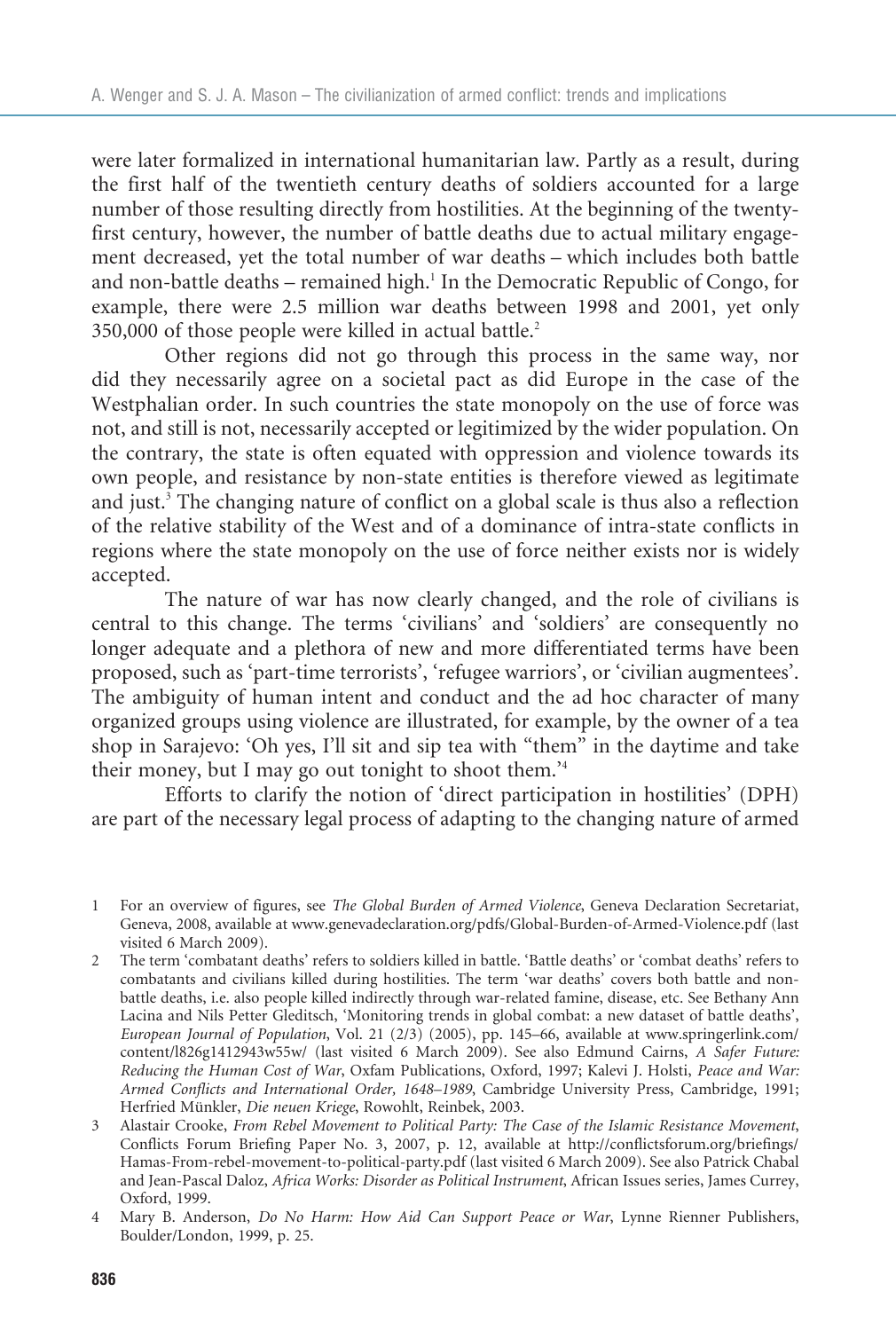

conflict. $5$  Nevertheless, its meaning remains ambiguous, and no comprehensive definition has been achieved to date. Understanding the civilianization of conflict from a security policy point of view can help to put that notion into context – which is the aim of this article.

From a strategic point of view, the growing involvement of civilians in the conduct of international and non-international armed conflicts is linked to at least two trends:

1. the decline of inter-state wars, the revolution in military affairs, and the growing role of civilians in high-technology warfare; and

2. the growing relevance of intra-state armed conflict, the pervasiveness of civilian agency in such conflicts, and the blurring of lines between civilians and combatants.

After outlining these trends, we discuss how they merge in today's asymmetric conflicts. We then examine some of the implications for the ongoing discussion on 'direct participation in hostilities'. It seems useful to focus on 'conduct', rather than on 'membership' of an organized group, as the key criterion for differentiating between civilians and combatants. However, fine-tuning the legal concept alone will not solve the problem of insufficient differentiation between civilians and combatants. Various policy recommendations aimed at minimizing the blurring of lines between the civilian and the military domain on a more causal level are therefore also outlined.

One recommendation in particular is that governments must avoid outsourcing key security tasks to private security companies, especially in a statebuilding environment. They should use the double-edged sword of information warfare with the utmost care, as it threatens to blur the distinction between military and political responsibilities. Governments have to deal more comprehensively with complex and dynamic regional conflicts, instead of placing the highest priority on the seemingly more urgent task of fighting terrorism. The soft dimensions of security are pivotal, in contrast to relying too much on technological superiority. They require a better understanding of local-conflict dynamics and a greater focus on the human conscience as the key battle zone: winning hearts and minds is more important than the physical impact of force.

## First trend: decline in inter-state wars, revolution in military affairs

Traditional armed conflicts between states have lost significance at the global level, and there is now a low probability of war between great powers. This can be

<sup>5</sup> Direct Participation in Hostilities, Summary Report, International Committee of the Red Cross, Geneva, 31 December 2005, available at www.icrc.org/web/eng/siteeng0.nsf/html/participation-hostilitiesihl–311205 (last visited 6 March 2009).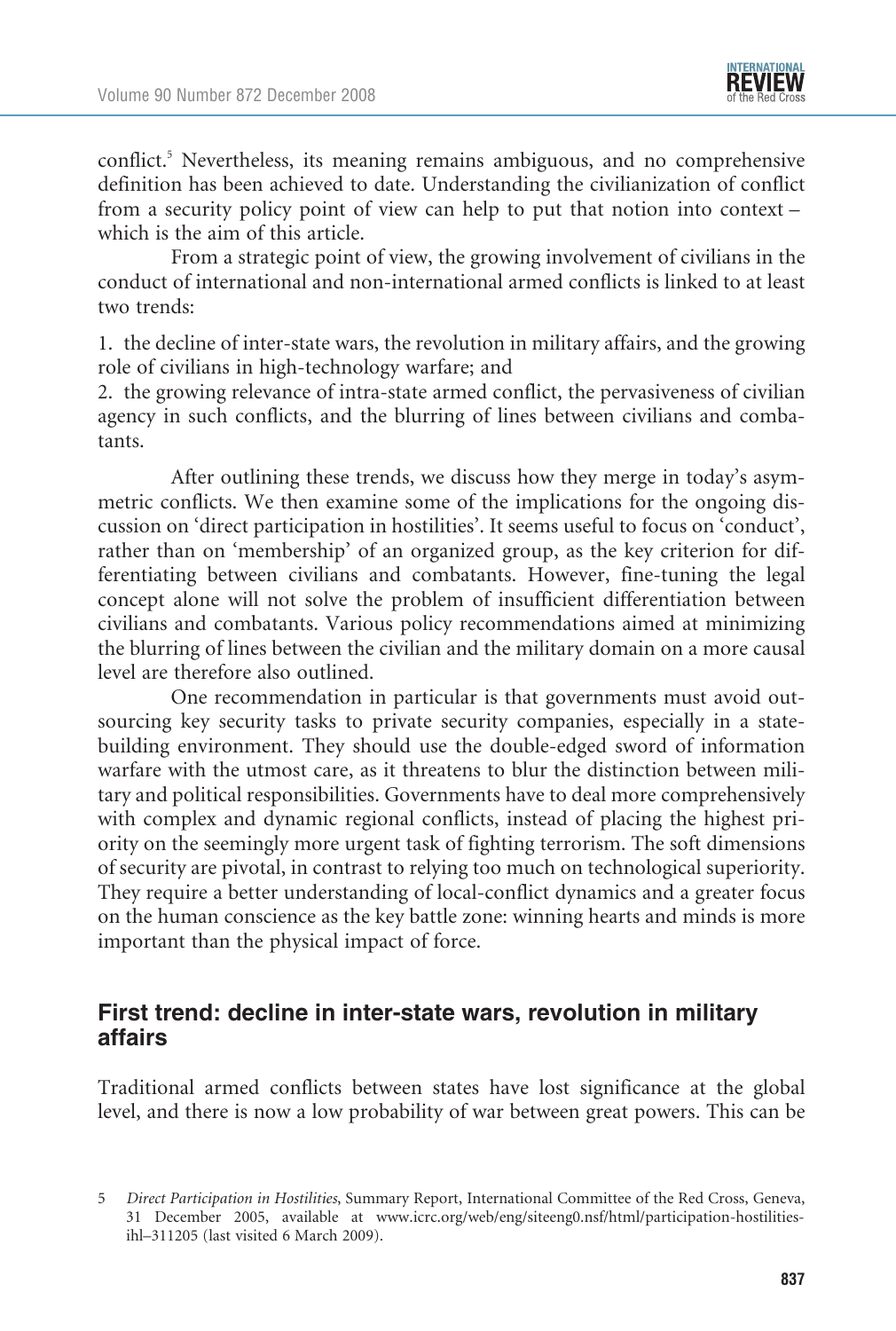explained first of all by instrumental and structural factors. The end of the Cold War changed the global bipolar and state-centric security system into a more complex one. Stability through superpower domination decreased. In a sense, the lid was lifted off the boiling pot, allowing internal dissent to erupt, with a corresponding peak in intra-state conflicts in the early 1990s.<sup>6</sup> At the same time the cost–benefit calculation of war between states also changed in line with the development of military technology and increasing economic interdependence on a global scale – the liberal peace thesis.<sup>7</sup>

Second, the decrease in inter-state wars can be explained by ideational factors: democracies do not go to war with each other – the democratic peace thesis.<sup>8</sup> For besides economic interdependence there is also information interdependence in a globalized world, and in democracies the general population's view of the costs of war differs from that of the elite. Thus while wars between states are still conceivable, they occur primarily in the form of territorial conflicts among regional opponents, or as interventions by great powers or loose coalitions that seek to change the status quo in badly governed states.

Alongside these two broad explanations of why inter-state wars have decreased, trends at a more operational level have also played a key role, namely the revolution in military affairs (RMA) and the privatization of security tasks. Both of these trends are closely intertwined with the growing importance of civilians in armed conflicts.

## High-technology warfare has led to a blurring of the military and civilian domain

Today, the United States dominates the military playing field and alone has the option to project its military power almost instantaneously to every corner of the world. The current US dominance in terms of high-tech military forces originated in the 1970s, when Washington began to emphasize technology as a force multiplier in an effort to offset the quantitative superiority of the Soviet forces. As the RMA concept gained ground, the United States placed emphasis on the integration of advanced intelligence, surveillance and reconnaissance systems with stealthy long-range precision weapons systems in order to establish dominance in future battlefield engagements. The implications of the RMA for civilian participation in armed conflict are only tangentially addressed in the burgeoning literature on

<sup>6</sup> Human Security Report Project, Human Security Brief 2007, Simon Fraser University, Vancouver, 2008, p. 33, available at www.humansecuritybrief.info/ (last visited 6 March 2009).

<sup>7</sup> Edward D. Mansfield and Brian M. Pollins, 'The study of interdependence and conflict: recent advances, open questions and directions for future research', Journal of Conflict Resolution, Vol. 6 (45) (2001), pp. 834–59; Mark W. Zacher, 'The territorial integrity norm: international boundaries and the use of force', International Organization, Vol. 55 (2) (2001), pp. 215–50.

<sup>8</sup> See e.g. Bruce Russet, Grasping the Democratic Peace: Principles for a Post-Cold War World, Princeton University Press, Princeton, 1993.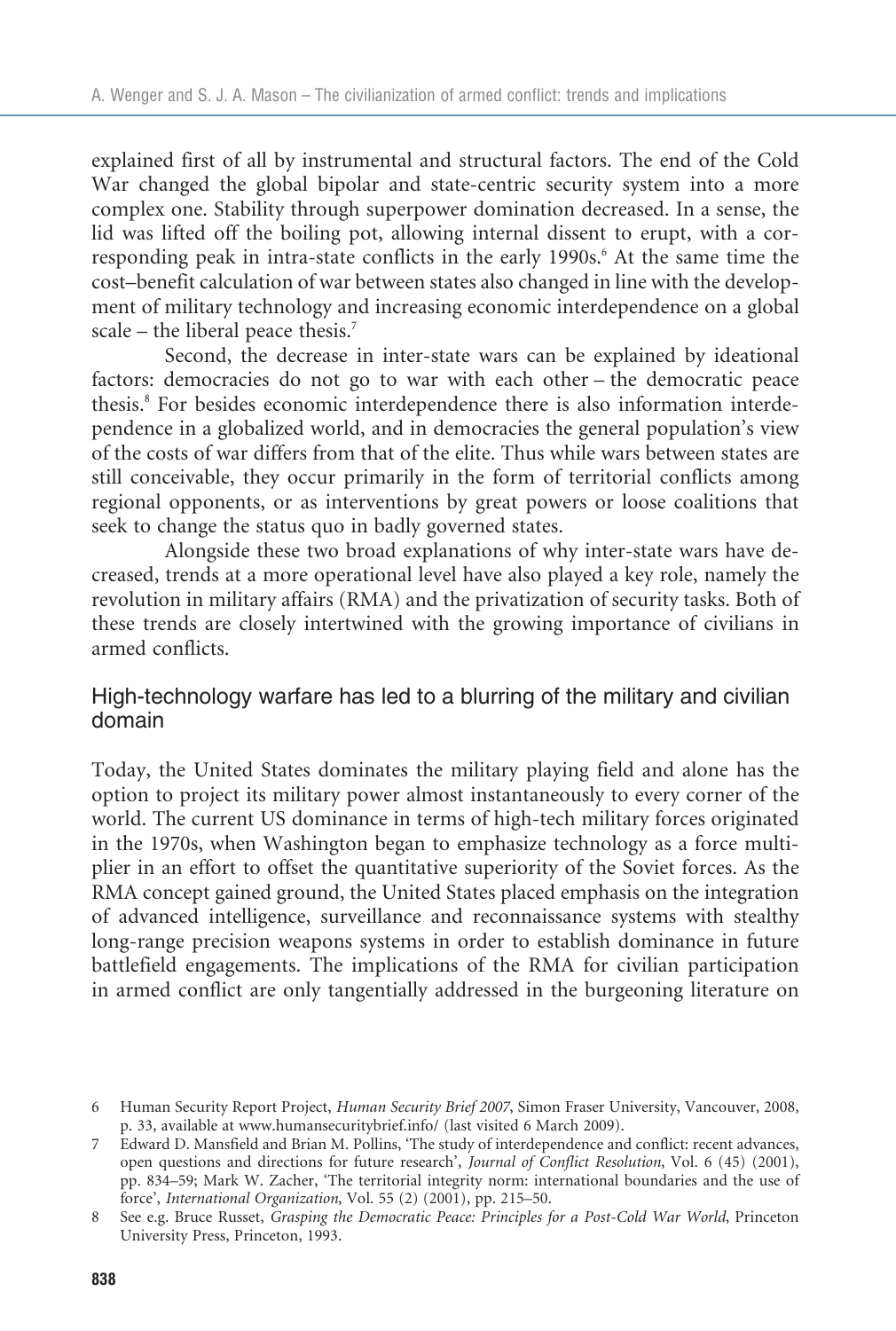the military technological revolution – which is why some aspects are highlighted here<sup>9</sup>

The development of a high-tech military force had major repercussions for the relationship between the military and the civilian spheres in at least two ways. First, as the technical complexity of modern weapons systems grew, civilian employees became progressively more important for maintaining and operating those systems. Under the paradigm of network-centric warfare the individual sensors, weapons platforms and control systems engaged in an attack could be geographically far apart and spread across continents.10 Consequently civilian employees far from the actual battlefield also began to perform an increasingly direct and mission-critical support function in many military high-tech engagements. Civilian personnel who administer army battle command systems, communications systems and high-tech weaponry have become a highly specialized component of modern armed forces. They supplement military capabilities in areas of active military operations and are meanwhile an indispensable part of modern warfare.<sup>11</sup>

Second, the revolution in military affairs expanded the physical battlefield to include the virtual domain and ultimately the human mind. The object of warfare shifted from physical destruction of the adversary's military force to virtual control of the information space. The argument of RMA proponents was that speed, knowledge and precision would enable casualties to be minimized and wars to be rapidly ended. Information superiority, the argument continues, would maximize the political utility of force, reducing the friction inherent in warfare far enough to maintain public support for military operations. Control over the adversary no longer necessarily meant the physical control of objects, territory and personnel; virtual control over the opponent's capability to decide and act independently might be the far cheaper and politically more acceptable solution.<sup>12</sup>

In the context of their emphasis on information processes and content, RMA thinkers thus began to stress the importance of developing information warfare (IW) capabilities to downgrade an adversary's command, control, communications and intelligence systems. As the IW concepts broadened beyond the 'enabler paradigm', their highly problematic consequences for the relationship between the military and the civilian space became more visible. If IW targets the entire political, economic and military information infrastructure of an adversary

<sup>9</sup> See e.g. John Arquilla and David F. Ronfeldt (eds.), In Athena's Camp: Preparing for Conflict in the Information Age, RAND, Santa Monica, 1996; Eliot Cohen, 'A revolution in military affairs', Foreign Affairs, Vol. 75 (2) (1996), pp. 37–54.

<sup>10</sup> See e.g. Arthur K. Cebrowski and John J. Garstka, 'Network-centric warfare: its origin and future', US Naval Institute Proceedings, Vol. 124 (1) (1998), available at http://all.net/books/iw/iwarstuff/www. usni.org/Proceedings/Articles98/PROcebrowski.htm (last visited 6 March 2009).

<sup>11</sup> Geoffrey S. Corn, 'Unarmed but how dangerous? Civilian augmentees, the law of armed conflict, and the search for a more effective test for defining permissible civilian battlefield functions', Journal of National Security Law & Policy, Vol. 2 (2) (2008), p. 275, available at www.mcgeorge.edu/Documents/ publications/jnslp/02\_cornJCS111008%20PR.pdf (last visited 6 March 2009).

<sup>12</sup> See e.g. Steven Metz and Douglas V. Johnson, Asymmetry and US Military Strategy: Definition, Background, and Strategic Concepts, Strategic Studies Institute, Carlisle, 2001.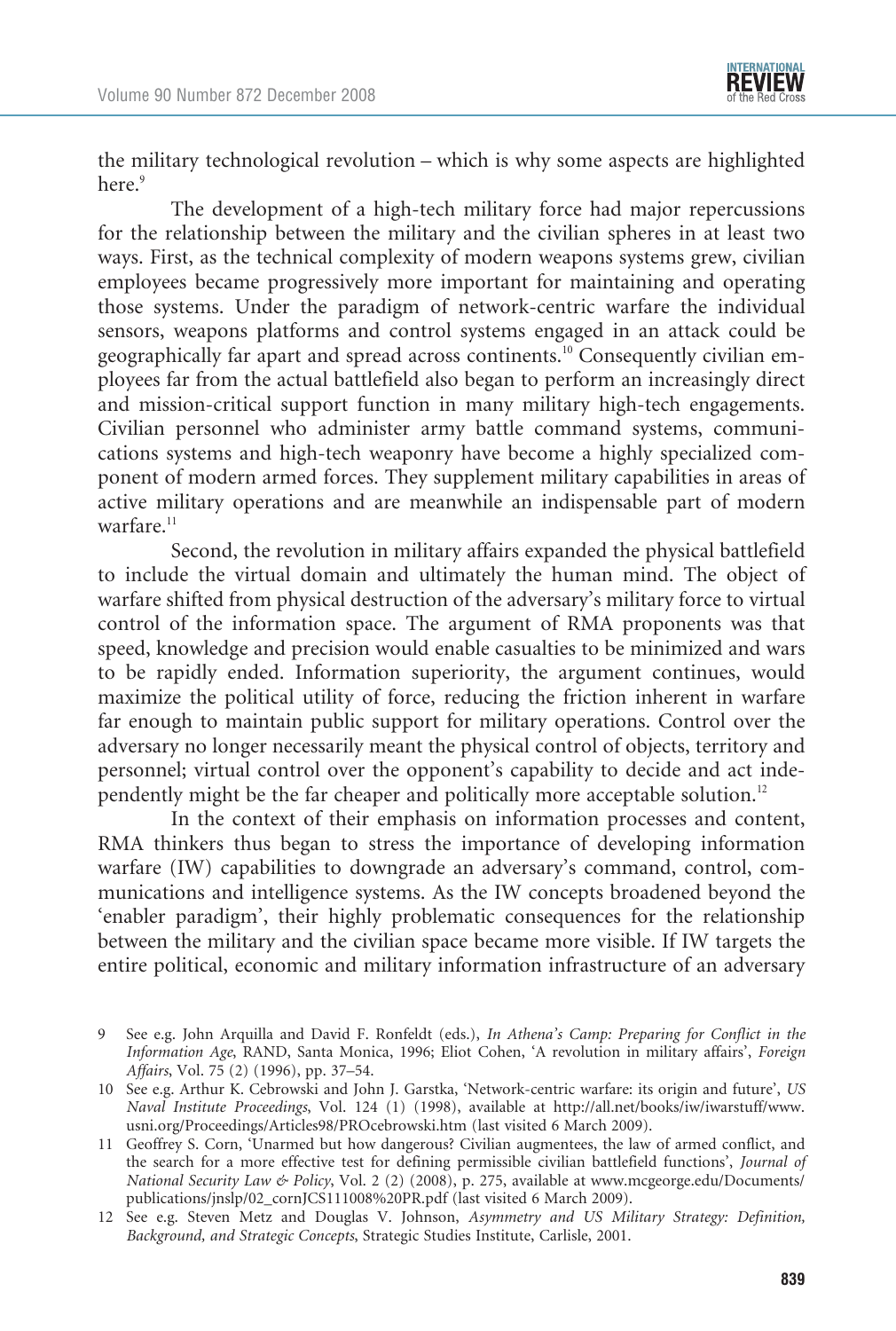across a continuum of operations between war and peace, then IW activities cannot but blur the boundaries between offence and defence and between war and peace.<sup>13</sup>

In fact, RMA thinkers began to realize over time that IW concepts were a double-edged sword. Modern societies depend heavily on reliable information and communication infrastructures, a problem that affects the military as well because it is heavily reliant on the civilian infrastructure. The risk of computer network attacks against civilian infrastructures highlights the fact that technology may end up being a source of vulnerability rather than the great force multiplier. The blurring of boundaries between civil and military responsibilities is also a critical issue in terms of the protection of a society's critical information infrastructures against cyber-attacks.<sup>14</sup>

#### The rise of private military and security contractors

The maintenance of a high-tech military force is very costly. This explains why the US military began to search for ways to increase its strategic, operational and tactical flexibility once the Cold War ended. After the Soviet Union and the Warsaw Pact had disappeared, the US military saw itself confronted with a very fluid and highly diffuse risk environment in which the tasks and functions of the military rapidly broadened. One way to increase flexibility is to rely on the flexibility of the market. So the US military began to outsource support functions more and more to private contractors, a development that was mirrored by the armed forces of many other countries.15

However, while outsourcing can increase flexibility, it tends to coincide with a loss of control, because private contractors are driven by a desire for money rather than for public goods such as peace, order and security. While states may be tempted to use private contractors as part of a foreign policy by proxy, farming out mission-critical functions to private military companies (PMCs) and private security companies (PSCs) may in reality weaken the unity of their command structures, result in a loss of control over the level of violence under their authority and/or undermine their control on legitimacy.<sup>16</sup>

<sup>13</sup> For an excellent overview see Myriam Dunn Cavelty, Cyber-Security and Threat Politics: US Efforts to Secure the Information Age, Routledge, London, 2008, ch. 4, pp. 66–91; Edward Waltz, Information Warfare: Principles and Operations, Artech House, Boston, 1998.

<sup>14</sup> See Dunn Cavelty, above note 13, ch. 5, pp. 91–121.

<sup>15</sup> On the rise of private contractors see e.g. Peter W. Singer, Corporate Warriors: The Rise of the Privatized Military Industry, Cornell University Press, Ithaca, 2003; Fred Schreier and Marina Caparini, Privatising Security: Law, Practice and Governance of Private Military and Security Companies, Occasional Paper No. 6, Centre for the Democratic Control of Armed Forces, Geneva, 2005; Elke Krahmann, 'Security governance and the private military industry in Europe and North America', Conflict, Security  $\phi$ Development, Vol. 5 (2) (2005), pp. 247–68; Caroline Holmqvist, Private Security Companies: The Case for Regulation, SIPRI Policy Paper No. 9, Stockholm International Peace Research Institute, Stockholm, 2005.

<sup>16</sup> We are indebted to Emmanuel Clivaz, who introduced the 'flexibility-control balance' concept in a recent research note as a tool for analysing the impact of private contractors on the battlefield: Emmanuel Clivaz, 'Private contractors on the battlefield', ISN Case Studies, International Relations and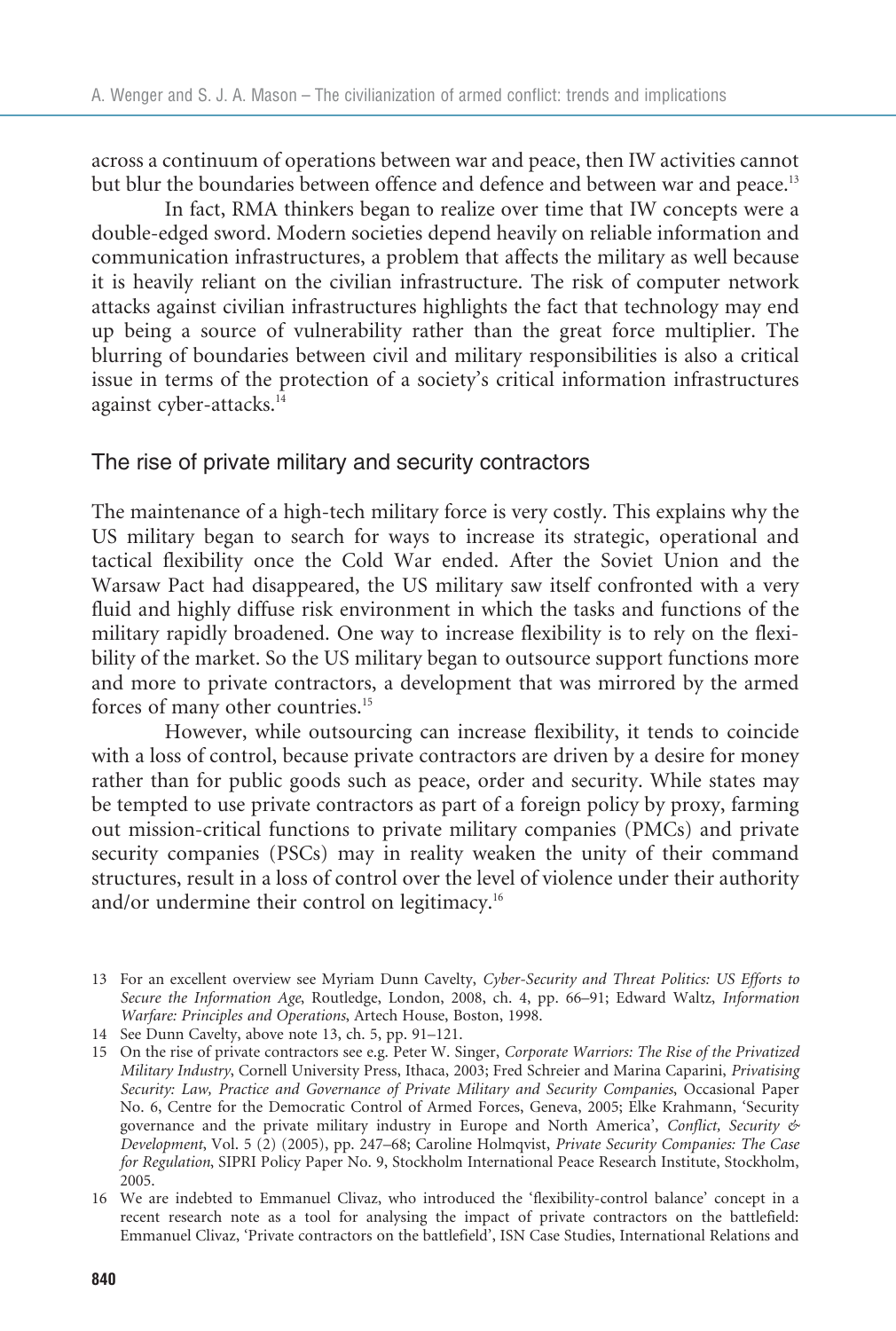The rise of PMCs and PSCs during the 1990s is therefore another factor that makes it more and more difficult to distinguish the civilian domain from the military domain. Security companies enjoy an unclear legal status in international and domestic law: should they be considered as business players, or as quasi-state entities acting on behalf of elected governments?<sup>17</sup> Furthermore, this is not only a problem for governments, because in today's complex conflict environments other players, including international organizations, NGOs and private industry, make growing use of the services of contractors.

Today, PMCs and PSCs offer an ever wider range of services. Most private contractors perform functions unrelated to the conduct of combat operations, but some are mandated to participate in major combat activities. Their assignments can range from support services (i.e. logistics) and consultancy (i.e. specialized expertise on technology and training) to the provision of personnel and specialized combat skills for defensive and offensive missions. The closer their functions are linked to the state monopoly on the use of force, the more problematic the engagement of private contractors is in terms of legitimacy. Furthermore, firms frequently offer a mix of services, making a distinction between tasks and their regulation more difficult. On the ground, functions are often very fluid in a rapidly changing conflict environment. Governments must ask themselves which functions can be outsourced and which are inherently governmental.<sup>18</sup>

In summary, inter-state wars have decreased since the end of the Cold War owing to structural and ideational factors, as reflected by the liberal and democratic peace theses. At a more operational level, the decrease in inter-state wars has gone hand in hand with the revolution in military affairs and the privatization of security tasks. Both of these trends have led to a blurring of the lines between civilians and combatants.

## Second trend: intra-state wars, pervasiveness of civilian agency

The majority of armed conflicts since the end of the Cold War have been noninternational. Intra-state armed conflicts started multiplying in the 1960s; their number peaked in the early 1990s, with some fifty armed conflicts worldwide, and then declined again, levelling off at thirty-two armed conflicts during the last three years. This process was largely given momentum by the demise of colonialism and the end of the Cold War. The terms 'intra-state conflicts', 'internationalized

Security Network (ISN), Zurich, September 2008, available at www.isn.ethz.ch/isn/Digital-Library/ Publications/Detail/?id=93879&lng=en (last visited 6 March 2009).

<sup>17</sup> Juan Carlos Zarate, 'The emergence of a new dog of war: private international security companies, international law, and the new world disorder', Stanford Journal of International Law, Vol. 34 (1998), pp. 75–162; Matt Gaul, 'Regulating the new privateers: private military service contracting and the modern marquee and reprisal clause', Loyola of Los Angeles Law Review, Vol. 31 (1998), pp. 1489–522; Christopher Kinsey, 'Challenging international law: a dilemma of private security companies', Conflict, Security and Development, Vol. 5 (3) (2005), pp. 269–93.

<sup>18</sup> Singer, above note 15.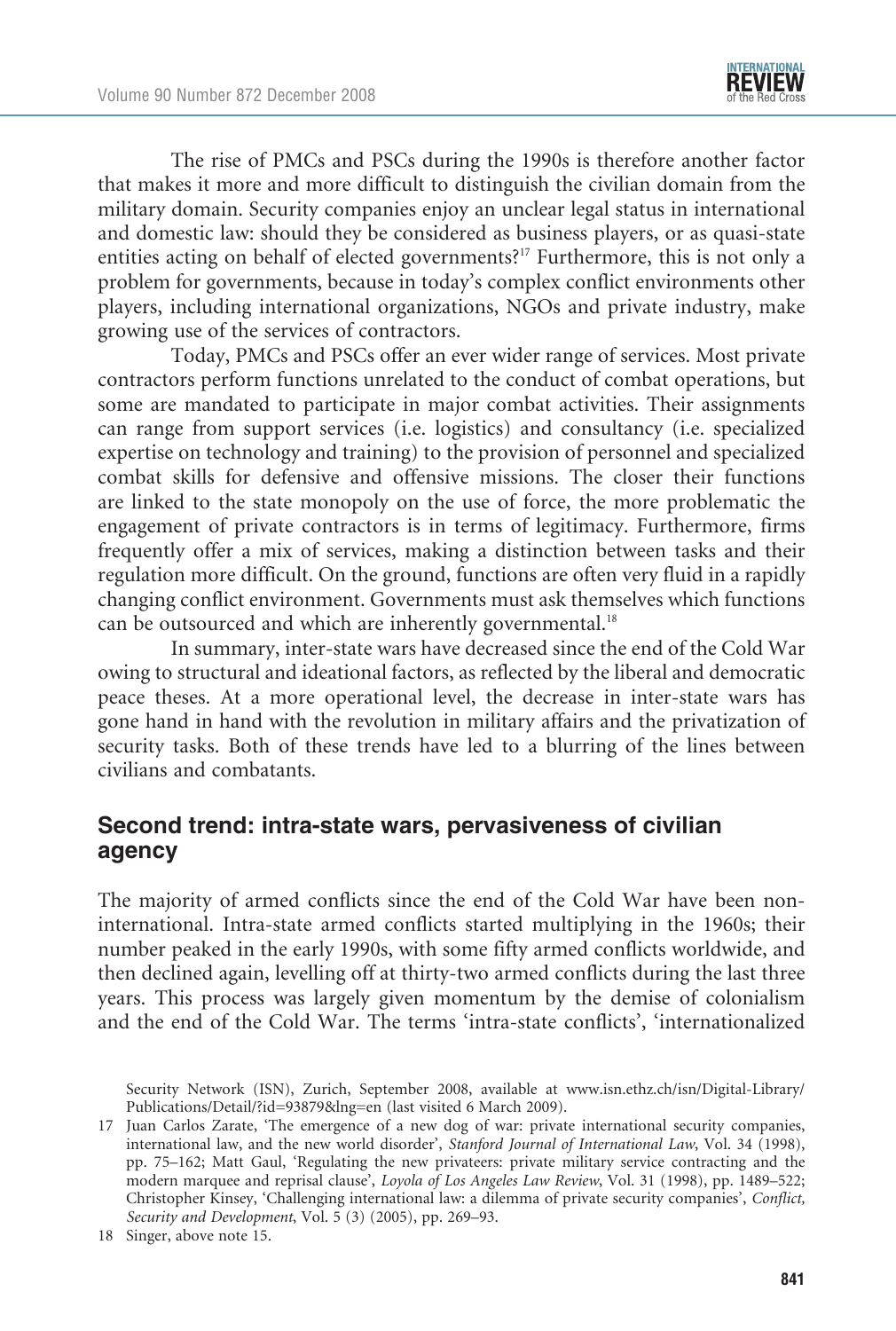intra-state conflict', 'non-state-based armed conflict' and 'one-sided violence' sum up various categories of organized political violence.19 Most of these conflicts are related to disagreements over wealth- and power-sharing, declining economies, high dependence on natural resources, bad governance, human rights violations and poor human security conditions. Group cleavages often take place around ethnicity, religion or some other characteristic that can create identity and unite a group.

In Sudan (1983–2002), 2 million people were killed in the war between the north and south of the country, while only about 55,500 of these died directly in battle – although this estimate is subject to debate. In Angola (1975–2002), there were an estimated 1.5 million war deaths, of which about 160,500 were battle deaths.20 In Rwanda, an estimated 800,000 were killed in 'one-sided violence' in the 1994 genocide within a period of  $100 \text{ days}$ .<sup>21</sup> These cases illustrate that battle deaths directly resulting from hostilities (i.e. deaths of both combatants and civilians) account for only about 10 per cent of estimated total war deaths in many contemporary conflicts. Most war deaths are caused indirectly by starvation and the spread of diseases typical for combat zones. Civilians – women, children and the elderly – and not uniformed personnel make up the overwhelming number of victims in such conflicts.

Armed conflict in politically fragile and economically weak societies will remain a focal point of international security for decades to come. While intra-state conflicts began to diminish during the 1990s and onsets of war in the new century have been outnumbered by war terminations, the flashpoints of armed conflict remain geographically concentrated in regional conflict zones. These zones largely overlap with areas that are badly governed and/or poorly integrated in regional trade. This indicates that the origins of civil wars are connected to both corrupt leaders and weak political institutions, as political scientists emphasize, and to the build-up of war economies with alternative systems of profit and power, as argued by many economists.<sup>22</sup>

However, analysis of the macro-causal conditions of rebellion (i.e. poverty, dependency on natural resources) does not tell us much about group or individual motivations for rebellion. The literature on civil war therefore turned to analysing the micro-level correlates of greed and grievance.<sup>23</sup> The standard political science explanation for the outbreak of civil war has long emphasized the role

<sup>19</sup> For standard definitions and data sets, see the home page of the Uppsala Conflict Data Program, available at www.pcr.uu.se/research/UCDP/index.htm (last visited 6 March 2009). For an introduction see Stathis N. Kalyvas, 'The ontology of "political violence": action and identity in civil wars', Perspectives on Politics, Vol. 1 (3) (2003), pp. 475–94.

<sup>20</sup> Lacina and Gleditsch, above note 2.

<sup>21</sup> BBC World News, 'Rwanda: how the genocide happened', available at http://news.bbc.co.uk/2/hi/africa/ 1288230.stm (last visited 6 March 2009); Gérard Prunier, The Rwanda Crisis: History of a Genocide, Columbia University Press, New York, 1997.

<sup>22</sup> See e.g. Kristian Skrede Gleditsch, All International Politics is Local: The Diffusion of Conflict, Integration, and Democratization, University of Michigan Press, Ann Arbor, 2002.

<sup>23</sup> See e.g. Macartan Humphreys and Jeremy M. Weinstein, 'Who fights? The determinants of participation in civil war', American Journal of Political Science, Vol. 52 (2) (2008), pp. 436–55.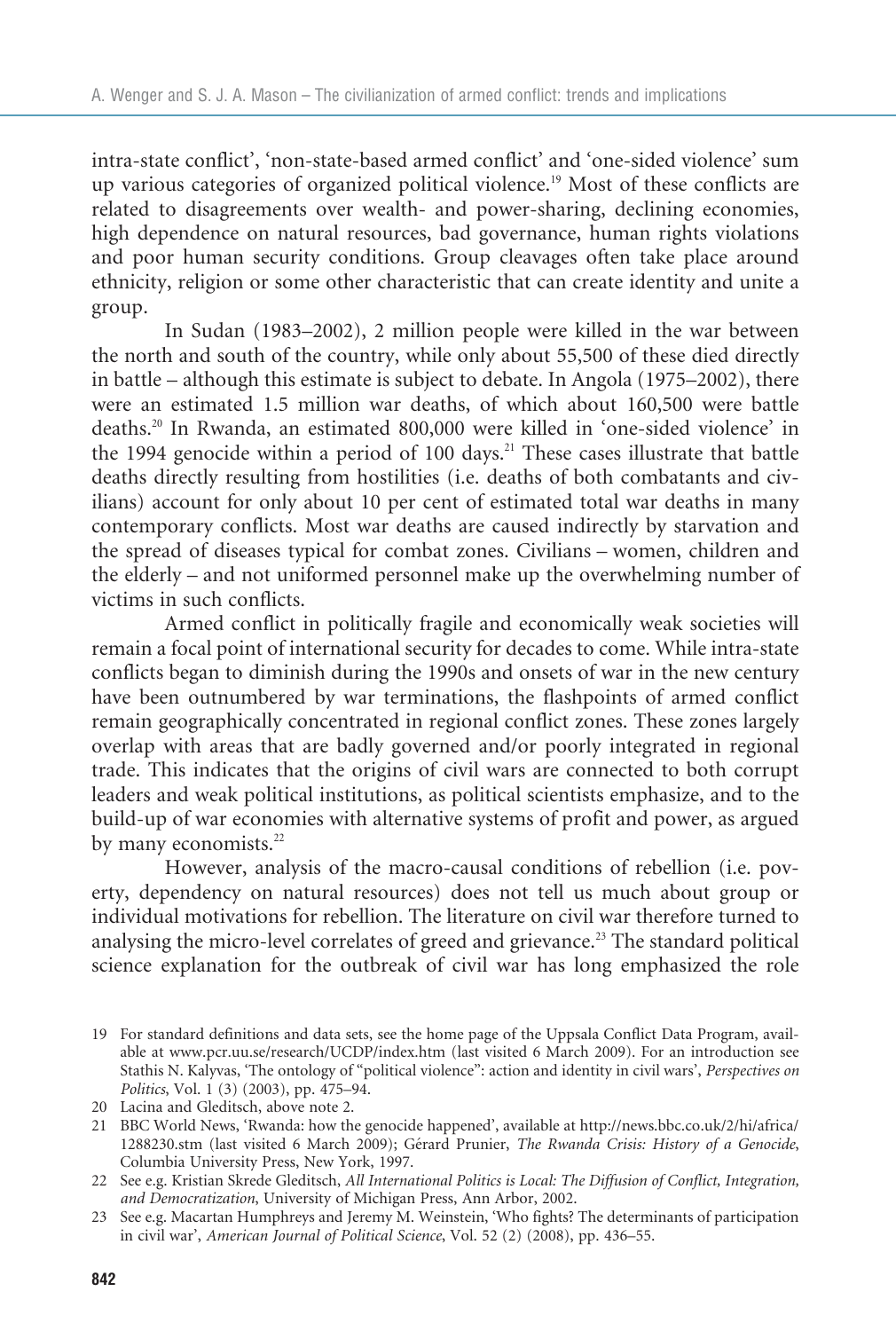

of collective grievances – linked to factors such as ethnic and religious diversity, political repression, inequality and political exclusion – in motivating civilians to rebel.

Only recently have political economy approaches begun to challenge the dominance of these grievance-based explanations of civil war. Transferring the focus from motivation to opportunity, these studies emphasize that, in weak states, small groups with access to loot and financial and natural resources have been sufficiently influential to trigger a process of political mobilization that could lead to armed conflict.<sup>24</sup> However, civil wars are not simply caused by the 'feasibility of predation'; $25$  different types of conflict causes must be considered, including structural conditions, dynamic (historical) causes, catalytic events and contenders' decisions. Motives and opportunities interact, pointing to the inadequacy of the 'greed/grievance' dichotomy.<sup>26</sup>

## A complex and highly dynamic relationship between civilians and combatants

Much of the recent academic literature depicts the relationship in civil wars between civilians and combatants (be they government or rebel troops) as highly complex and dynamic. Civilians are victims, but they are also perpetrators. Armed elites (government or rebel) manipulate civilians to further their respective interests, but the population's response also influences the patterns of violence. Given the ambiguity of the relationship, it will remain difficult to distinguish ordinary crime from direct participation in hostilities and to draw a line between civilians and combatants in most of these conflicts.

Key factors relevant to the participation of civilians in intra-state armed conflicts are the focus on rebel recruitment and the determinants for civilians to participate in civil and guerrilla war. In explaining the conversion of civilians to combatants, group-focused approaches emphasize the role of collective grievances, selective incentives and social sanctions.<sup>27</sup> Other approaches, however, shift the analytical focus from groups to individuals and the locus of agency from top-down

<sup>24</sup> See e.g. Paul Collier and Anke Hoeffler, 'Greed and grievance in civil wars', Oxford Economic Papers, Vol. 56 (4) (2004), pp. 563–95; James D. Fearon and David D. Laitin, 'Ethnicity, insurgency, and civil war', American Political Science Review, Vol. 97 (1) (2003), pp. 75–90.

<sup>25</sup> Paul Collier, Economic Causes of Civil Conflict and Their Implications for Policy, Department of Economics, Oxford University, 2006, available at http://users.ox.ac.uk/~econpco/research/pdfs/ EconomicCausesofCivilConflict-ImplicationsforPolicy.pdf (last visited 6 March 2009).

<sup>26</sup> For a succinct criticism of Collier and Hoeffler's approach see Laurie Nathan, The Frightful Inadequacy of Most of the Statistics: A Critique of Collier and Hoeffler on Causes of Civil War, Crisis States Discussion Paper, LSE, 2005, available at www.research4development.info/PDF/Outputs/CrisisStates/dp11.pdf (last visited 6 March 2009).

<sup>27</sup> Paul Richards, Fighting for the Rain Forest: War, Youth and Resources in Sierra Leone, Heinemann, Oxford, 1996; Jean-Paul Azam, 'On thugs and heroes: why warlords victimize their own civilians', Economics of Governance, Vol. 7 (1) (2006), pp. 53–73; Roger D. Petersen, Resistance and Rebellion: Lessons from Eastern Europe, Cambridge University Press, Cambridge, 2001.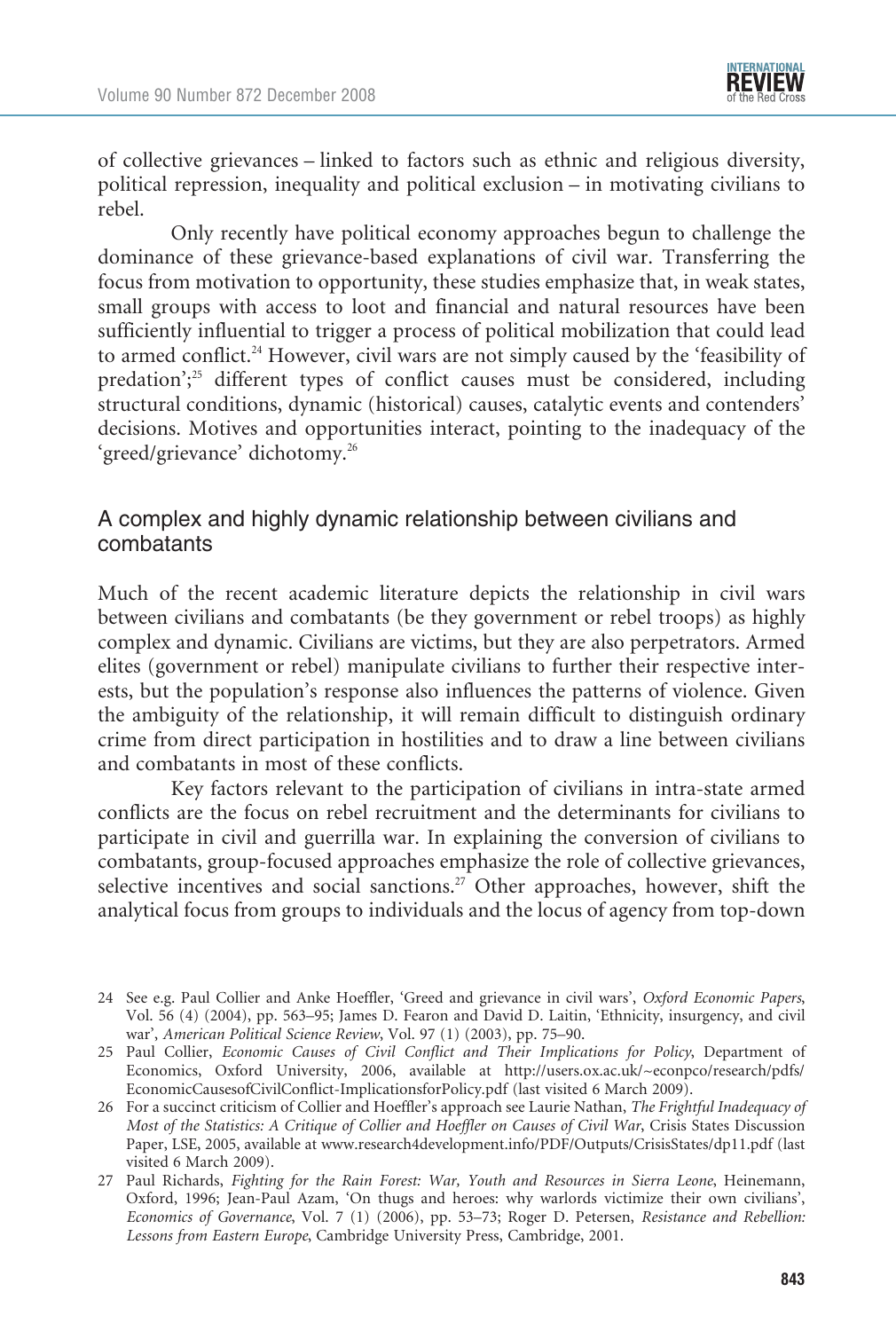to bottom-up.28 No longer are civilians perceived as mere objects of violence. Instead, violence, although superficially appearing to be politically motivated, may be a pretext for private vendettas and organized crime. While the convergence of the public and the private in this perspective makes the assessment of individual intent a hopelessly complex business, it also greatly complicates an evaluation of civilian conduct in many situations connected to armed conflict.

The approach focusing on bottom-up civilian agency is also relevant to the nature of civilian–warlord relations. A large body of scholarly work centres on the determinants of rebel group behaviour towards the civilian population and tries to explain why some rebel groups deliberately abuse civilians, whereas other rebel groups foster reciprocal and mutually beneficial relations with non-combatants. Three different theoretical explanations dominate the current debate. A first set of approaches explains the variation in rebel group behaviour as being a result of the political and economic opportunity structures for rebellion; according to this view, insurgents in resource-rich environments are more likely to engage in violent behaviour towards civilians than those acting in resource-poor environments.<sup>29</sup> However, such findings should be viewed with caution, as they are typically based on macro-level data, but conclusions are drawn with regard to micro-level theories.

A second set of approaches explains the variation in rebel group behaviour as being a result of the external relations between groups in the context of statebuilding processes. Different rebel groups have different and shifting alliances with the various holders of power within the government. According to this view, violent behaviour is more likely if the level of competition between warring groups in areas of contested territory is high. The isolation of a rebel movement from the rest of society may also lead to a situation in which the rebel group becomes lost in its own 'logic'. The rest of society moves on, and the rebel group's original political agenda is then out of place or has vanished altogether, leaving it with a purely military and economic agenda – the Revolutionary Armed Forces of Colombia (FARC) is an example of this tendency.30 A third set of approaches focuses on intragroup dynamics connected to group organization and structure to explain when and why rebels inflict violence upon civilians. According to this view, it is the initial social and economic endowment of these groups that defines the patterns of interaction between rebels and society.<sup>31</sup>

<sup>28</sup> See e.g. Stathis N. Kalyvas, The Logic of Violence in Civil War, Cambridge University Press, Cambridge, 2006.

<sup>29</sup> See e.g. Collier and Hoeffler, above note 24. We are indebted to Johannes Hamacher for help with the review of literature on the relationship between civilians and warlords.

<sup>30</sup> See e.g. Charles Tilly, Coercion, Capital and European States: AD 990–1992, Blackwell, Cambridge, 1990; Virginia M. Bouvier, 'Colombia's crossroads: the FARC and the future of the hostages', USI Peace Briefing, June 2008; 'War and drugs in Colombia', Latin American Report 11, International Crisis Group (ICG), 27 January 2005, available at www.crisisgroup.org/home/index.cfm?id=3238&l=1 (last visited 6 March 2009).

<sup>31</sup> See e.g. Jeremy M. Weinstein, Inside Rebellion: The Politics of Insurgent Violence, Cambridge University Press, Cambridge, 2007.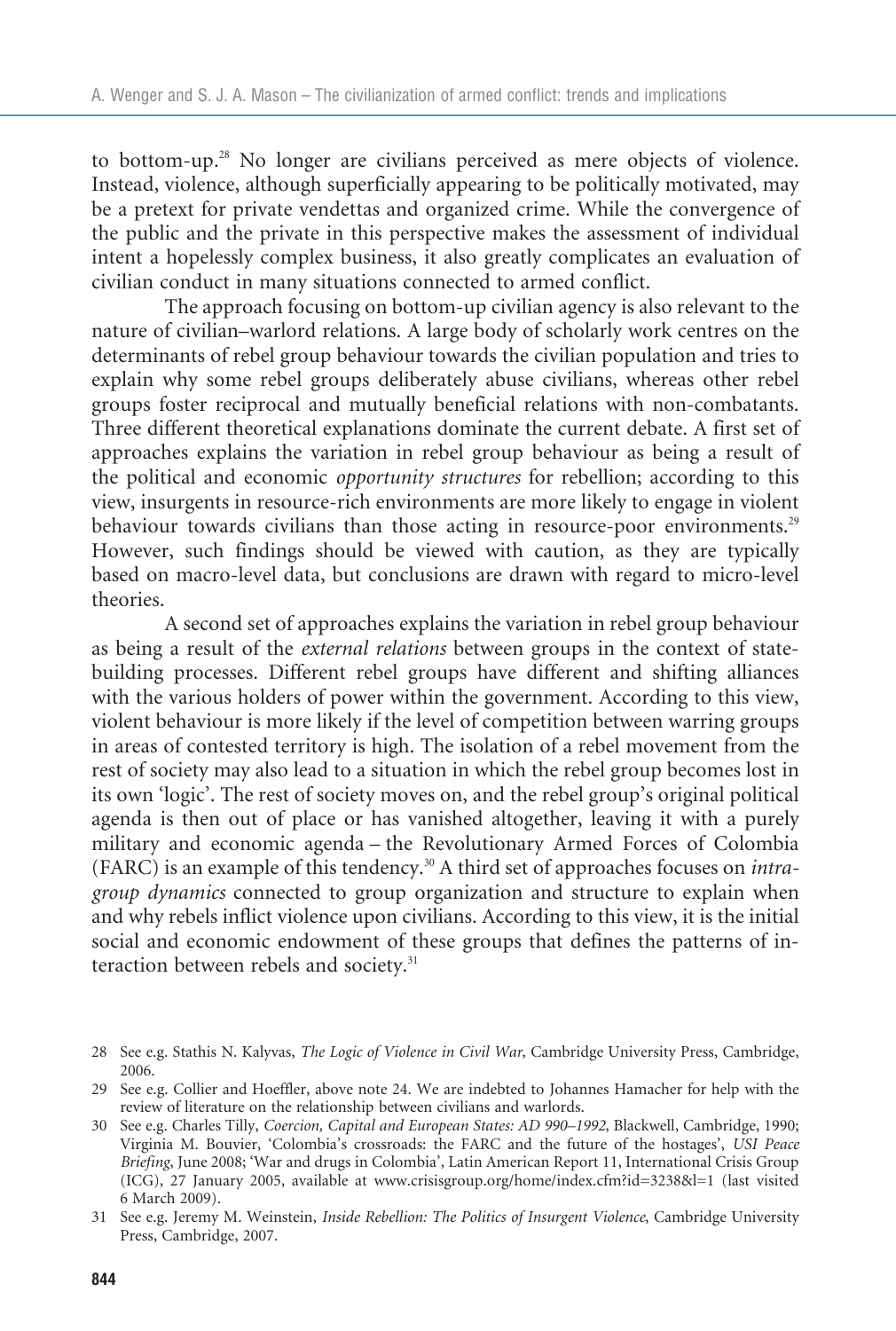Civil victimization can be a result of the deliberate targeting of civilians by incumbent authorities and/or one or more insurgent factions. However, the variation in rebel behaviour towards civilians may also be influenced by the behaviour of the civilian population itself. While many studies overlook the impact of civilian agency, warlords and insurgents often depend heavily on a host civilian population (cf. Mao's dictum, 'The people are like water and the army is like fish'). Warlord factions often exist without well-developed war-fighting capacities.<sup>32</sup> This gives civilians a degree of leverage regarding the terms of their relations with the militia, at least insofar as the civilian population is the object of the rebel group's political struggle. Arguably, the provision of mission-critical intelligence and logistical support by civilians for insurgents comes close to what some may consider direct participation in hostilities.

The relations between 'civilians' and armed groups may go even further and be characterized by a certain degree of reciprocity. In a situation where state institutions are weak, where there is no functioning judiciary and the separation of powers is lacking, social groups (formed on the basis of, for example, ethnicity, religion or origin) may organize themselves around a patriarch, a 'big man'. The question is not whether he is a statesman or a rebel leader, but whether he can deliver security and material benefits to his constituency. Violence, exhortations and corruption are part of this 'system'. Even if such methods are illegal, they may be legitimate in the eyes of the constituency, as long as they are necessary for its survival. Where democratic accountability is missing, 'civilians' may use the bond of blood or even the threat of traditional witchcraft to keep their 'big man' in check. Thus the form of accountability and degree of reciprocity of these neopatrimonial links determine the degree of violence used by the 'big man' towards his constituency.<sup>33</sup>

Similar ambiguity surrounds the labelling of refugee-warriors as either civilians or combatants. Recent research investigates the conditions of refugee militarization, the role of civilians in the spread of conflict across borders, and the function of refugee flows as a means of trafficking small arms and light weapons. These mechanisms are important, because most intra-state armed conflicts in weak states are fought with such firearms and traditional weapons (machetes, axes, hoes, scythes). Refugee participation in hostilities may be direct, indirect or coerced, once again underscoring the difficulty of drawing a line between civilians and combatants.<sup>34</sup>

It should be noted, however, that seemingly spontaneous inter-civilian hostility may on closer inspection prove to have strong underlying state support.

<sup>32</sup> See e.g. Marie-Joëlle Zahar, 'Protégés, clients, cannon fodder: civilians in the calculus of militias',  $In$ ternational Peacekeeping, Vol. 7 (4) (2000), pp. 107-28; John MacKinlay, 'Defining warlords', International Peacekeeping, Vol. 7 (1) (2000), pp. 48–62.

<sup>33</sup> Chabal and Daloz, above note 3.

<sup>34</sup> See e.g. Idean Salehyan and Kristian Skrede Gleditsch, 'Refugees and the spread of civil war', International Organization, Vol. 60 (2) (2006), pp. 335–66; Sarah Lischer, Dangerous Sanctuaries: Refugee Camps, Civil War, and the Dilemmas of Humanitarian Aid, Cornell University Press, Ithaca, N.Y., 2005.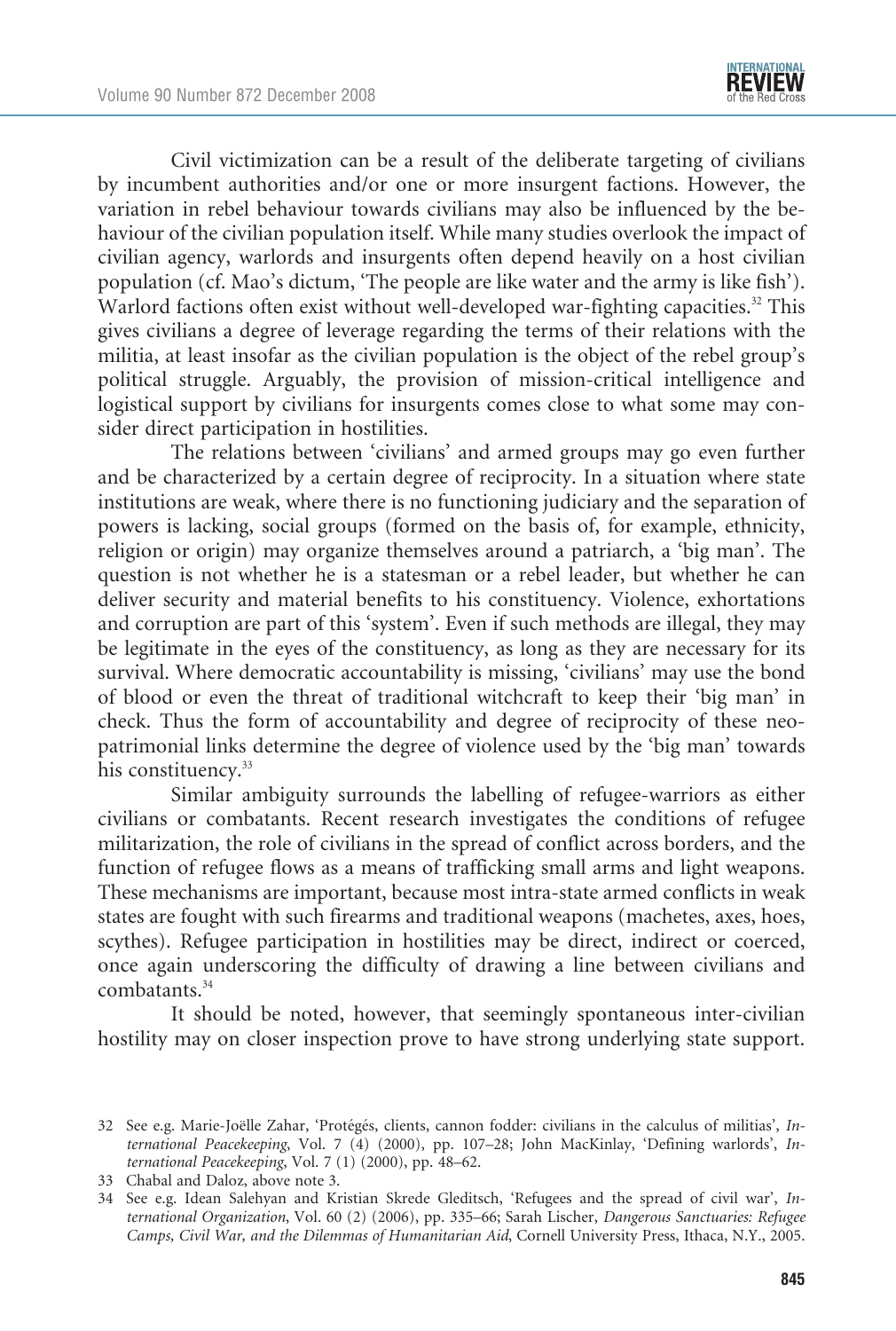One example is the organized nature of the genocide in Rwanda: a recent analysis demonstrates the central role played by the Rwandan state in training the militants and distributing traditional weapons and firearms. Elite action was instrumental in organizing an ethnically cohesive 'civilian self-defence force'.<sup>35</sup> This case shows how the literature has moved beyond notions of civilians as passive receptors of elite propaganda and toward a more nuanced view of civilian mobilization. Elite manipulation and the sustained construction of inter-group fears emerge as key factors accounting for direct civilian participation in acts of ethnic cleansing.

Incentives must therefore be created for part-time militants to disengage from the armed wings of their factions and join the political process. If one believes that people can change, which is a key assumption of mediation and negotiation, then it is not helpful to think in terms of a Manichean world view in which 'good guys' and 'bad guys' compete. Instead, it will be necessary to create the geopolitical context and appropriate peace processes that foster change in attitude and behaviour. Experience shows that most rebels and governments begin peace negotiations for tactical and face-saving reasons, but realize during the process that they stand to gain more from negotiations than from fighting.<sup>36</sup>

In summary, civilians are not only playing an ever greater role in hightechnology warfare, as described with regard to the first trend above, but also an increasingly important and complex role in low-technology conflicts seen in various types of organized political violence within states. In situations where state institutions are weak or non-existent, the lines between the public and private domains are blurred; there is no clear 'state', no clear 'civil society', and therefore also no clear distinction between civilian and non-civilian players. Both governments and armed non-state players use and target civilians, and are in turn affected by how civilians react to this. Macro-causal structural explanations of intra-state armed conflicts focus on declining economies, the marginalization of groups from political power and the ethno-politicization of group cleavages. Micro-causal explanations focus on dynamic, historical causes, catalytic events, players' decisions and the mixed motivations of greed and grievance in terms of rebel recruitment and civilian participation in political violence. The violence of rebel groups towards civilians is related to opportunity structures, the external relations of the group and aspects of intra-group organization.

<sup>35</sup> See e.g. Philip Verwimp, 'Machetes and firearms: the organization of massacres in Rwanda', Journal of Peace Research, Vol. 43 (5) (2006), pp. 5–22.

<sup>36</sup> Annika Åberg, Sabina Laederach, David Lanz, Jonathan Litscher, Simon J. A. Mason and Damiano Sguaitamatti, 'Unpacking the mystery of mediation in African peace processes', report, Mediation Support Project, Center for Security Studies (CSS) and swisspeace, Zurich/Berne, October 2008, available at www.css.ethz.ch/Mediation in Africa full.pdf (last visited 6 March 2009); Simon Mason, 'Learning from the Swiss mediation and facilitation experiences in Sudan', working paper, Mediation Support Project, Center for Security Studies (CSS) and swisspeace, Zurich/Berne, May 2007, available at www.swisspeace.ch/typo3/fileadmin/user\_upload/pdf/Mason-Learning\_from\_Swiss\_mediation\_ experiences\_in\_Sudan\_May\_2007.pdf (last visited 6 March 2009). See also Chester A. Crocker, Fen O. Hampson and Pamela Aall, Taming Intractable Conflicts: Mediation in the Hardest Cases, USIP Press Books, Washington, 2004.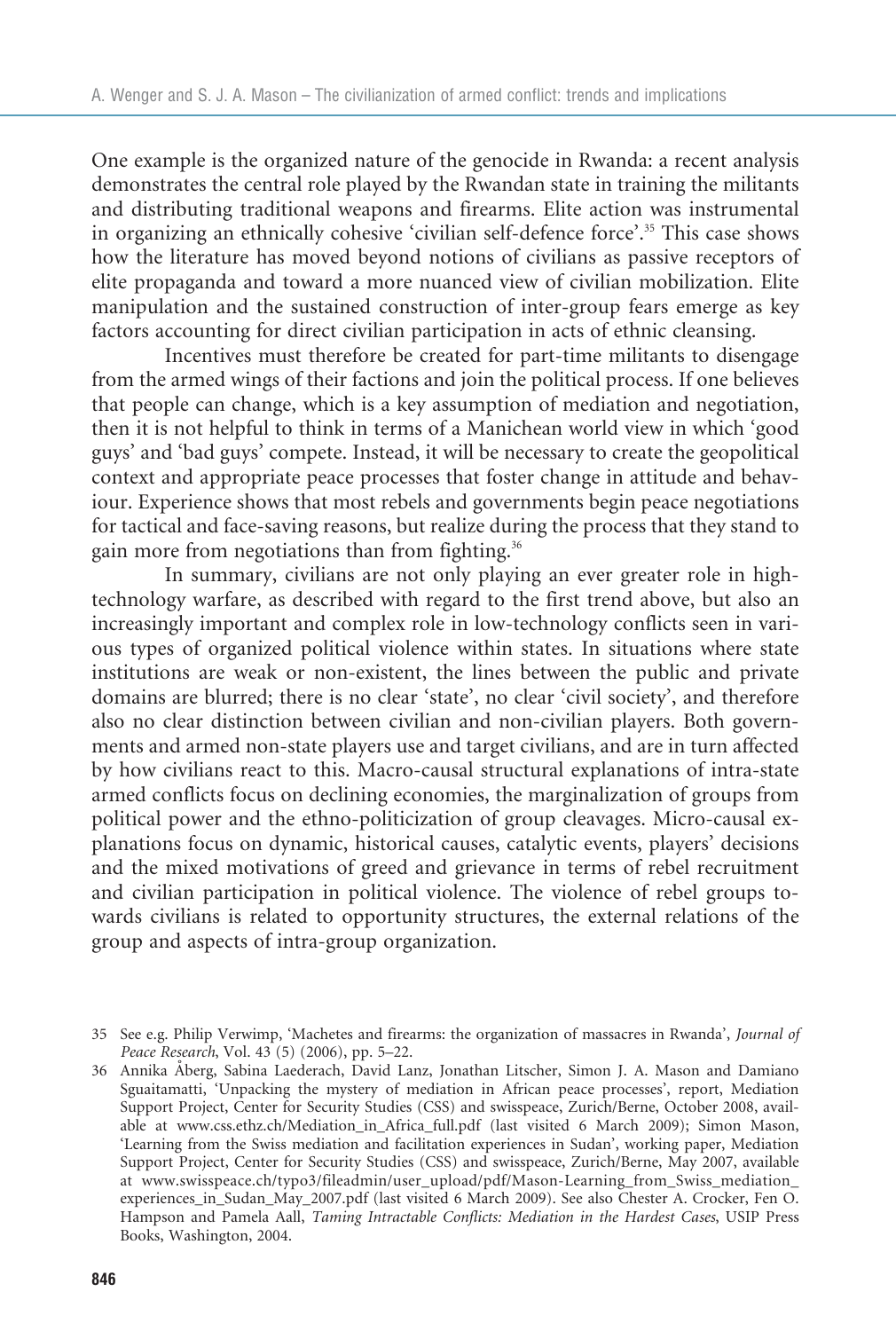## Merging trends: the new complexity of asymmetric conflicts

The growing potential of stateless groups to wield power and wreak destruction that has emerged in the course of globalization has accentuated the civilianization of armed conflict both in Western high-tech warfare and in local intra-state armed conflict. In the present era of growing interconnectedness the two trends outlined above are merging, as globalization establishes ever closer ties between local life and worldwide structures. Although local factors are likely to remain the primary source of conflict even in this global age, local and global factors interact in determining whether and how it will escalate into armed violence. Furthermore, the global consequences of local conflict will become greater. At the same time, global reactions to local conflict are likely to increase as international players seek to promote stability and engage in state-building efforts.<sup>37</sup>

Serious threats to international stability and security will arise mainly from the convergence of two factors: weak states in regional conflict zones and the spread of global risks. The proliferation of weapons of mass destruction (WMD) and long-range weapons systems, organized crime and global terrorism, global warming and the global spread of diseases all play a multifaceted and interactive part in the dynamics of local armed conflicts in destabilized regions. As civil wars overflow borders, however, their indirect non-military international consequences begin to put pressure on the instruments of homeland security in faraway parts of the world.

Terrorist networks such as al-Qaeda benefit from the existence of weak states and lawless regions. By exploiting the vulnerability of global markets and modern infrastructures, they wage their battle in geographically remote areas and in the dusty recesses of our minds.<sup>38</sup> A similar loss in the protective function of geography is also apparent in the realm of organized crime and the illegal trafficking of both people and goods.<sup>39</sup> In many countries, active migration and integration policies are gaining strategic significance in terms of domestic security, whilst the inflow of qualified individuals and unimpeded mobility across borders remain a key demand of globalized businesses.

Violent political conflict in the twenty-first century will likely be characterized by asymmetric structures, and thus will be marked by a growing

<sup>37</sup> See e.g. Christoph Coker, Globalization and Insecurity in the Twenty-First Century: NATO and the Management of Risk, Adelphi Paper 345, International Institute of Security Studies, London, 2002; Richard L. Kugler and Ellen L. Frost, The Global Century: Globalization and National Security, National Defense University Press, Fort Lesley J. McNair, Washington, 2001, available at www.ndu.edu/inss/ books/Books\_2001/Global%20Century%20-%20June%202001/globcencont.html (last visited 6 March 2009); Victor D. Cha, 'Globalization and the study of international security', Journal of Peace Research, Vol. 37 (3) (2000), pp. 391–403.

<sup>38</sup> See e.g. Fawaz A. Gerges, The Far Enemy: Why Jihad Went Global, Cambridge University Press, Cambridge, 2005; Robert Keohane, 'The globalization of informal violence, theories of world politics, and the "liberalism of fear"', Dialogue–IO, Vol. 1 (2002), pp. 29–43.

<sup>39</sup> See e.g. Cornelius Friesendorf, 'Squeezing the balloon? United States air interdiction and the restructuring of the South American drug industry in the 1990s', Crime, Law and Social Change, Vol. 44 (1) (2005), pp. 35–78.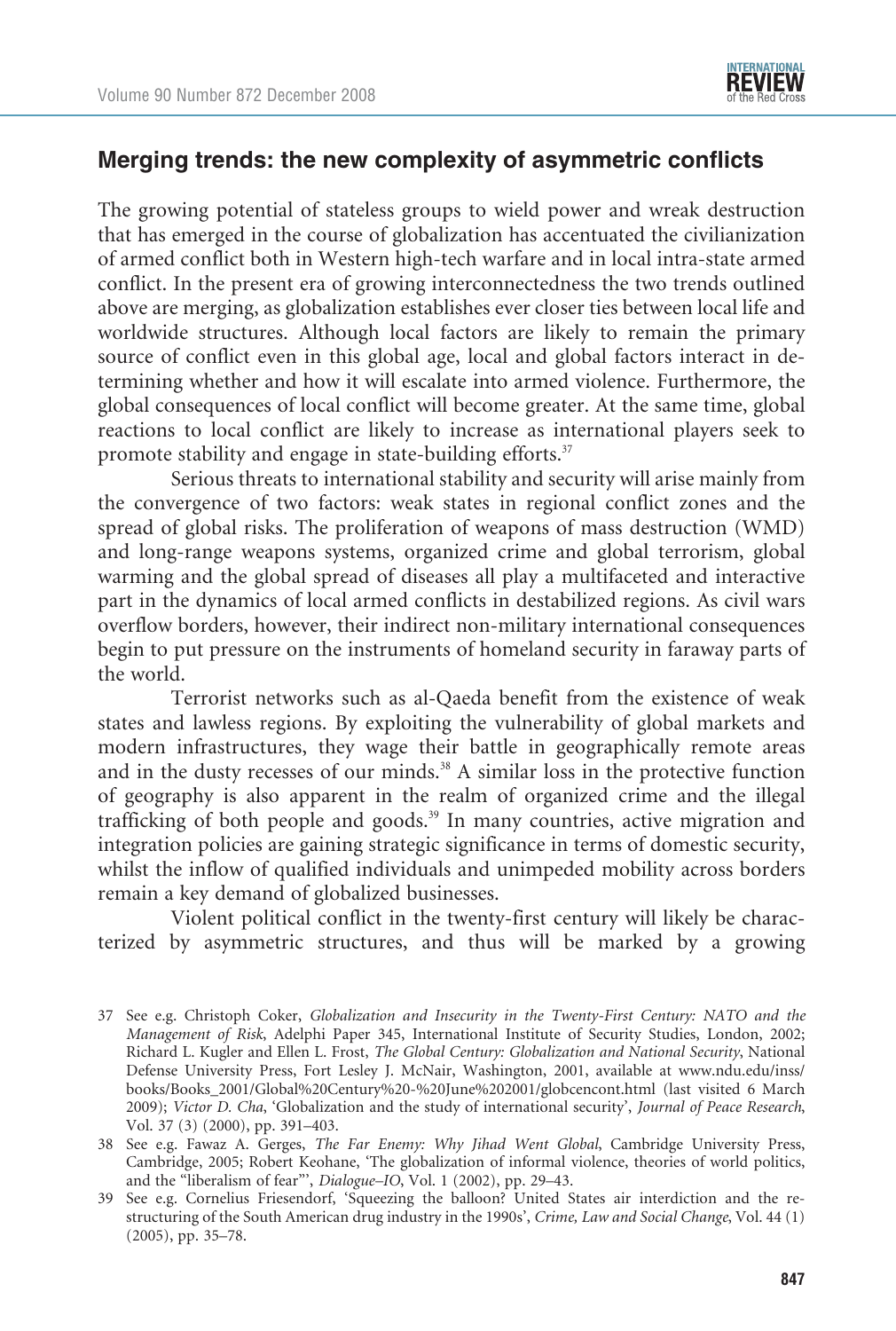involvement of civilians. A perilous civilianization of armed conflict, resulting from a vicious cycle of interaction between the trends described in this article, can be seen in developments since the end of the Cold War. On the military playing field the gap between the US capability for high-tech warfare and that of all other national militaries widened considerably. The 1991 Gulf War, in particular, seemed to demonstrate the invincibility of the United States in conventional warfare, contributing to a widespread feeling of humiliation in many Arab societies. The lesson was clear: the United States could only be outmanoeuvred by asymmetric warfare. In this context, terrorism as a military tactic was legitimized as a weapon of the weak in their struggle against the overly strong. $40$ 

Conversely, the terrorist attacks of 11 September 2001 highlighted the vulnerability of the civilian infrastructure of Western societies to such attacks. The clear linkage between the al-Qaeda paramilitary centre of gravity in Afghanistan and the Taliban regime in Kabul enabled Washington to shape a politically robust coalition for the first phase of its 'war on terrorism'. Combining its high-tech capabilities with support for the local opponents of the Taliban, the US-led coalition invaded Afghanistan, overthrowing the Taliban regime and dispersing much of the al-Qaeda leadership.<sup>41</sup>

However, Washington – preoccupied by the doomsday scenario of WMD terrorism and prompted by the naive neoconservative project of a swift democratic transformation of the Arab world – went one step further and implemented a policy of military-induced regime change in Iraq. The fact that the United States chose to present the Iraq invasion as a second phase in the 'war on terrorism' did not carry credibility in the eyes of most of its NATO partners, because the link between Saddam Hussein's regime and al-Qaeda's global terrorist network was spurious and the threat emanating from his alleged WMD programmes less than imminent. At the regional level, the Iraq invasion played into the hands of those forces and ideologies that strove to incite intra-Arab tensions to escalate into a 'clash of civilizations'.42

The recent events in Palestine, Lebanon, Iraq, Iran, Afghanistan and Pakistan reveal just how geographical borders seem to disintegrate amid asymmetric conflict. In such conflicts, the human conscience itself increasingly becomes a battle zone. Global terrorism is a communication strategy: the use of violence is thought to instil fear beyond its immediate target; the intended psychological effect of the threat or use of violence is to gain supporters and coerce opponents. Terrorists use hospitals, mosques, video communiqués and the Internet to their advantage as effective instruments of an orchestrated

<sup>40</sup> See e.g. Ivan Arreguin-Toft, How the Weak Win Wars: A Theory of Asymmetric Conflict, Cambridge University Press, Cambridge, 2005; Martin van Creveld, The Transformation of War, Free Press, New York, 1991.

<sup>41</sup> See e.g. Doron Zimmermann and Andreas Wenger (eds.), How States Fight Terrorism: Policy Dynamics in the West, Lynne Rienner, Boulder, 2007.

<sup>42</sup> See e.g. Samuel P. Huntington, The Clash of Civilizations and the Remaking of World Order, Simon & Schuster, New York, 1996.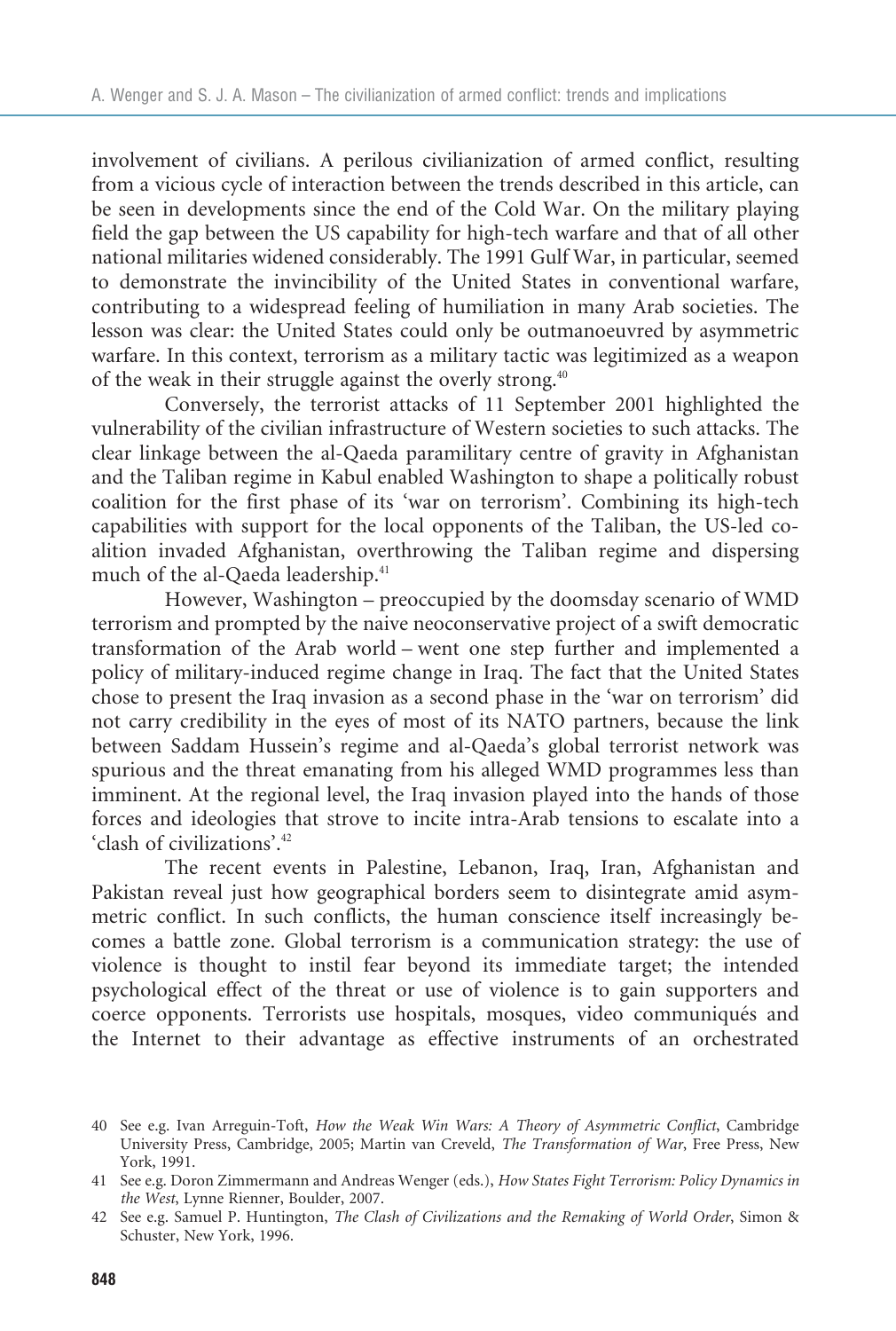communications strategy.43 In response, government agencies have accelerated the development of their information warfare concepts and capabilities.<sup>44</sup> However, many of these concepts and capabilities also obscure the distinction between war and peace, between offence and defence, and between military and political responsibilities.

A similar asymmetry, albeit on a different scale, can be found between the military capability of authoritarian states and their 'weak' internal opposition groups. Here, too, the frequent lesson learned by armed non-state groups has been that authoritarian states can only be outmanoeuvred by asymmetric warfare. Insurgent groups such as the Liberation Tigers of Tamil Eelam (LTTE) in Sri Lanka, FARC in Colombia or the Sudan Liberation Movement (SLA) and the Justice and Equality Movement (JEM) in Sudan have little hope of a classic military victory against the central government, yet they can control parts of the territory and it is very hard for the central government to defeat them. The result is that large areas of these countries become unstable and a humanitarian crisis ensues, often spilling over into neighbouring countries.

When the global and the local type of asymmetric warfare merge, the 'civilian/combatant' divide becomes highly contested. First, in some cases the link between local and global conflict is of a direct physical nature. For example, countries in the throes of internal armed conflict may 'host' protagonists from a global terrorist network. Osama bin Laden lived in Sudan and had close ties to the National Islamic Front there (which dominated the Sudanese government) in the mid-1990s. Following pressure from the United States, the Sudanese government opted to support the US Central Intelligence Agency (CIA) with information on terrorists, even while continuing their own internal oppression of opposition groups, for example in Darfur. The links between al-Qaeda and the Taliban in Afghanistan is another example of a local contender hosting a global network, although in this case the local government – the Taliban ruling faction – chose not to co-operate with the United States and was consequently ousted by external intervention.

Second, in other cases the link between local and global conflict is indirect and ideological rather than of a direct physical nature. Local opposition movements may be co-opted by the transnational ideology of al-Qaedaism, internationalize their political ambitions and adopt some of al-Qaeda's tactics of asymmetric warfare. In response, it is quite likely that international players will adapt their policies towards these groups, which in turn may result in new categorizations of them. The implication of the overlap between global and local forms of asymmetric warfare for the concept of direct participation in hostilities is that

<sup>43</sup> See e.g. Bruce Hoffmann, Inside Terrorism, Columbia University Press, New York, 1998, pp. 197–228.

<sup>44</sup> See e.g. Myriam Dunn Cavelty, 'Information operations: Trends and controversies', CSS Analyses in Security Policy, Vol. 34 (3) (2008), Center for Security Studies, ETH Zurich, available at www. crn.ethz.ch/publications/crn\_team/detail.cfm?id=57145 (last visited 6 March 2009).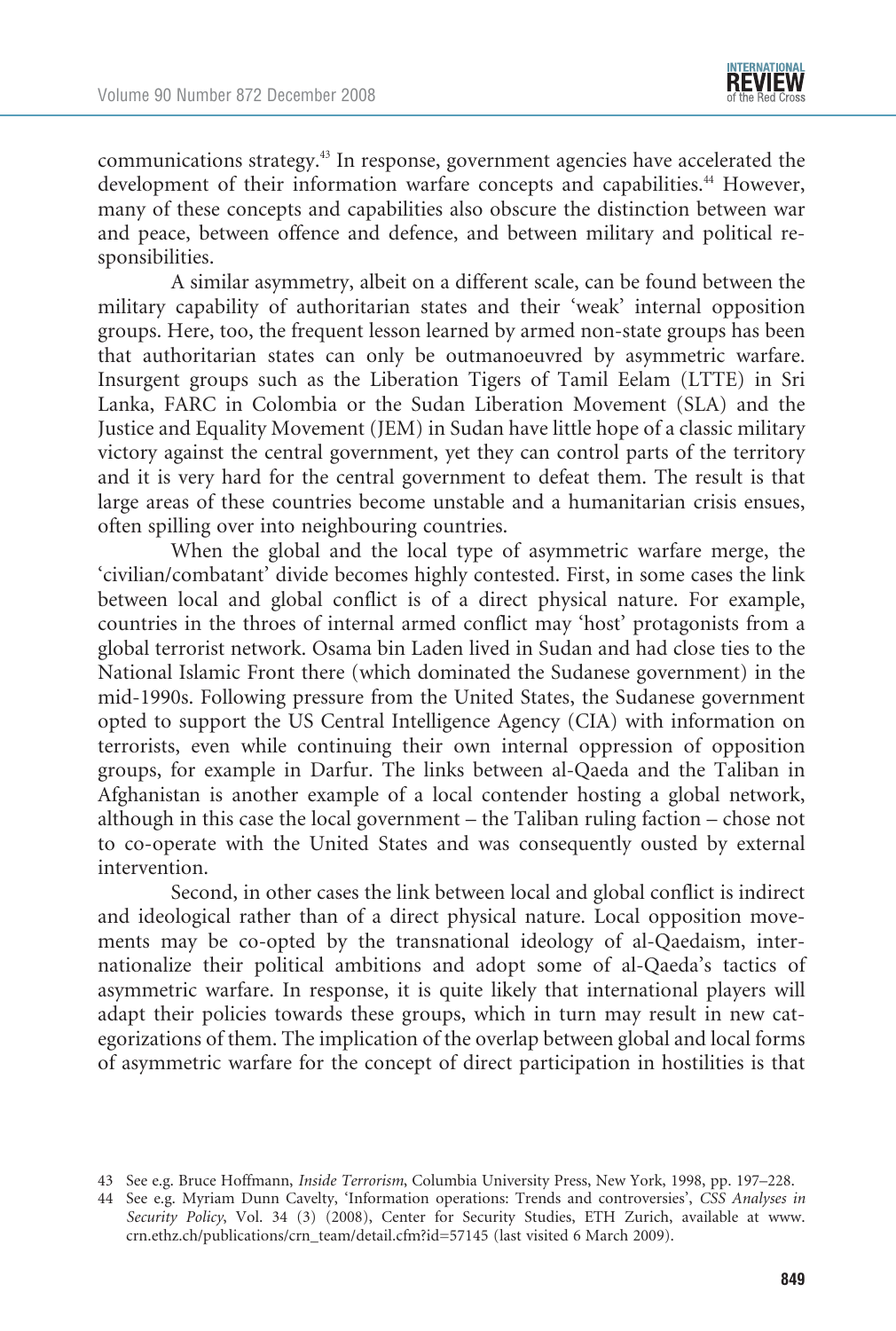'combatants' and 'civilians' are likely to be approached differently, depending on political considerations.

In summary, the origins of local, regional and global conflicts are hardly distinguishable from one another. While the physical links between the various players are difficult to trace, the more intangible links via information warfare and ideological influences are far harder to discern. Western institutions and coalitions find themselves deeply involved in complex internationalized intra-state armed conflicts. How they deal with the blurring of boundaries between the civilian and military domains in these conflicts will be a critical factor for the long-term success of their stabilization and state-building efforts.

## Policy implications

The difficulty of distinguishing between combatants and civilians in complex asymmetric conflicts poses political and legal problems, but also very practical ones. These problems limit the applicability of the 'membership approach', whereby individuals are legitimate targets of attack if they maintain membership of an organized armed group. However tempting the clear-cut logic of this approach may be from a policy point of view, it does not match the reality of armed conflicts that more often than not involve ruthless factions on all sides, be they government or rebel forces. The actual dynamic interaction that takes place between civilians and combatants reflects the ad hoc character of most armed groups, especially in situations of civil war. Individual membership is often impermanent, and constantly changing coalitions shape the interactions between different groups.

One way of trying to break this deadlock and surmount the danger of political bias when deciding on who is a 'civilian' or a 'combatant' is to focus on individual conduct rather than on collective labelling. At first this approach seems more or less politically neutral, as the criterion for assessing who should be targeted or protected is the conduct of the individual person, and not the label of the group of which that individual is a member. But even if it makes sense to use conduct, and not the group's label, as the criterion, new challenges arise. One is the question of how to measure conduct and determine the space between hostile conduct and non-hostile conduct. The same person may kill at night and lead a normal civilian life during the day. How great, then, is the margin between hostile conduct and civilian conduct? How durably must a person lay down his weapon to be considered a non-combatant?

The grey zone between hostile and non-hostile and the way in which it is measured and defined has great implications and will remain a highly political issue. At the policy level, states whose forces are engaged in intra-state armed conflict will tend to argue for an extensive grey zone within which people are still considered to be actively engaged in hostile conduct, so that the operational question of when these people can be targeted is easier to resolve. Humanitarian organizations, on the other hand, will generally argue for a sharp, narrow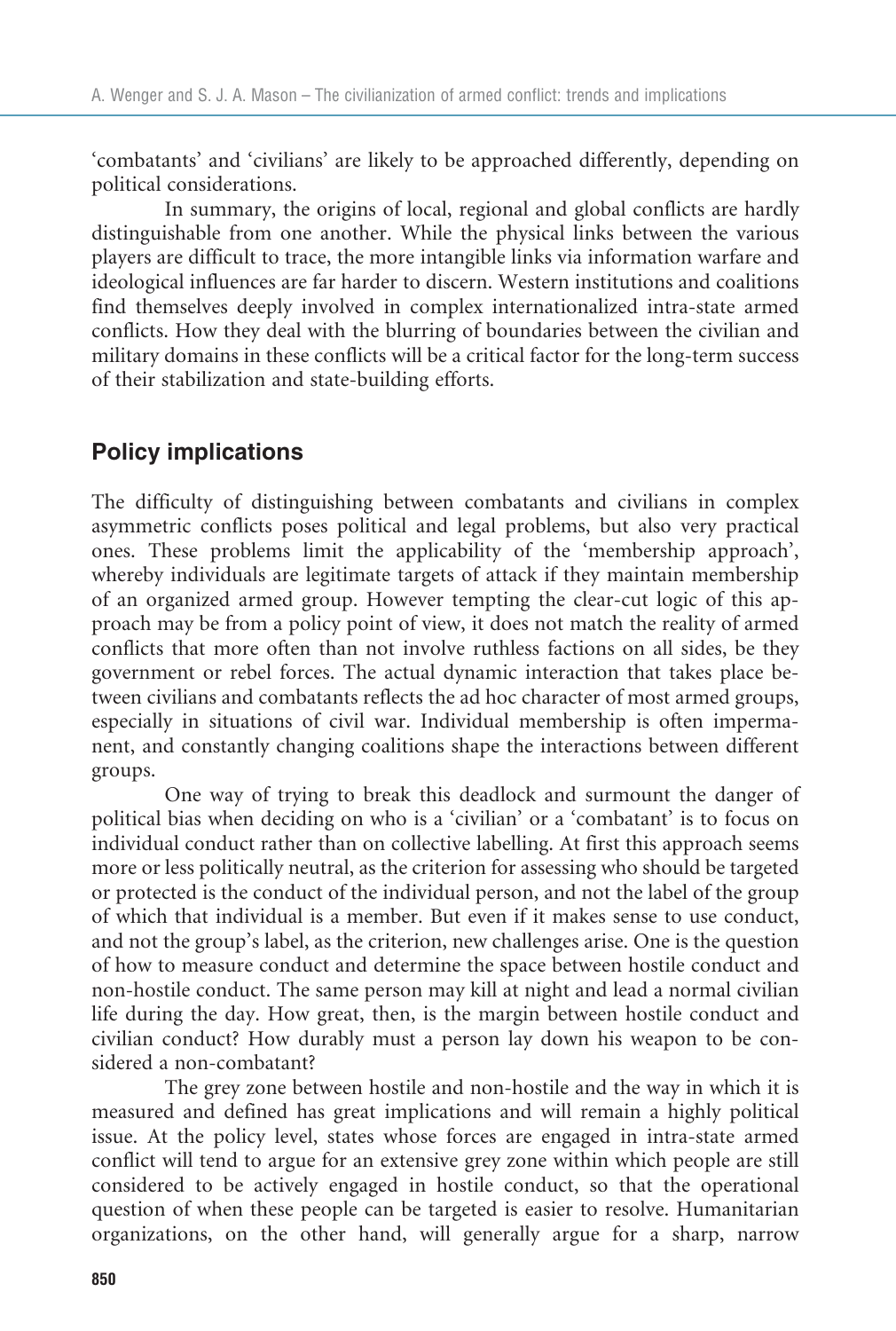delineation between the phase of hostile conduct and the phase of non-hostile conduct, in order to protect innocent civilians.<sup>45</sup>

The fact that this grey zone is a reality unlikely to change soon does not mean that states and international institutions should consider it as the one-sided result of the behaviour of stateless groups, and therefore as a condition of modern armed conflict they simply have to accept. To clarify the legal meaning of the concept of 'direct participation in hostilities' is a necessary part of the process of adapting to the changing nature of armed conflict. Just as important, however, is a recognition by states and international institutions that the long-term legitimacy of their policies for dealing with asymmetric conflicts will depend on the way in which they address this challenge.

At the policy level, the following observations warrant special consideration.

Governments should resist the temptation to subordinate their policies and strategies for dealing with regional conflicts to the seemingly more urgent task of combating global terrorism. A policy that presents terrorism as a political force with territorial ambitions and links to authoritarian states not only concedes undue political status to a underspecified and highly fluid opponent, but it also tends to antagonize the region's moderate elements and enlarge the recruitment pool of the more extremist local forces. While some groups such as al-Qaeda and their paramilitary capabilities call for special attention, terrorism as such should be defined by the nature of the act – representing a deliberate violation of the rules of warfare – rather than by the identity of the perpetrator.<sup>46</sup>

A successful battle against international terrorist groups is predicated upon renewed attention to the local origins of the regional conflicts in the wider Middle East and upon improved living standards for the Arab population. The key challenge lies in the construction of political institutions and state structures that are perceived as legitimate by the local populations, and the creation of economic opportunities aimed at stabilizing countries and regions that have spun out of control. This is a feat that requires the combined endeavours of public, civilian and private players. The reality of complex emergencies must be accepted, since there is always a possibility of groups with transnational networks latching on to local armed conflicts. Nevertheless, the use of force must be tightly controlled and closely linked to political goals, for the targets of counter-insurgency operations are as often individuals as organized military groups.

<sup>45</sup> We are indebted to Maurice Voyame for his helpful input on which this paragraph is based. See also Maurice Voyame, 'The notion of "direct participation in hostilities" and its implications on the use of private contractors under international humanitarian law', in Thomas Jäger and Gerhard Kümmel (eds.), Private Military and Security Companies: Changes, Problems, Pitfalls and Prospects, VS Verlag für Sozialwissenschaften, Wiesbaden, 2007, pp. 361–76.

<sup>46</sup> Hoffmann, above note 43, pp. 1–42.